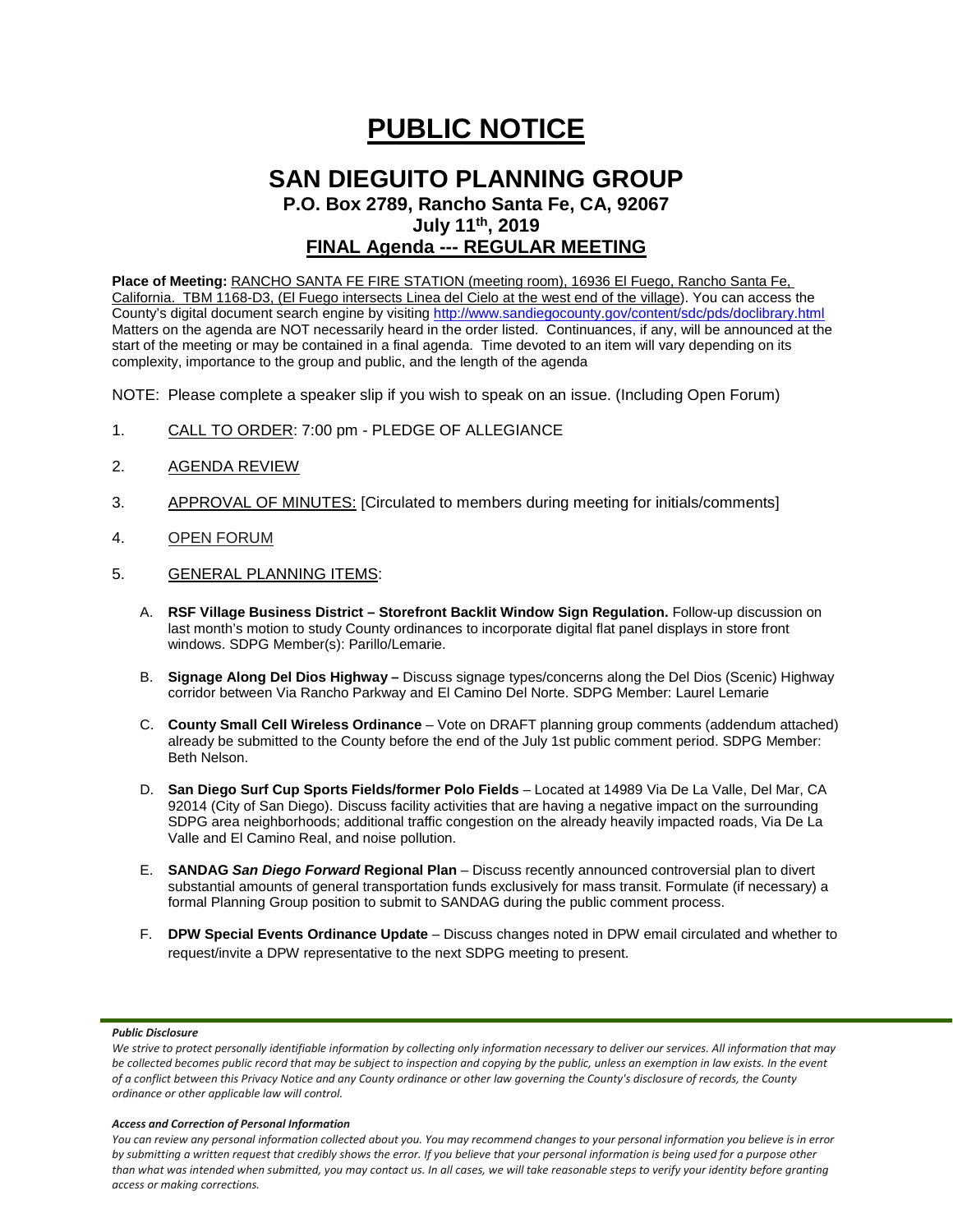### 6. MAJOR PROJECTS AND LAND USE ITEMS:

- A. **PDS2018-VAC-18-003 Vacation - Open Space**. 4.66 acre lot with an existing residence at 20445 Fortuna del Sur, Elfin Forest, CA 92029, APN: 679-090-19, closest cross street: Seaquest Trail. Owner: Todd Frank, 760-822-4360; Applicant's Representative: Rob Russell (Accurate Land Survey), 619-445-0110; County PDS Planner: Nicolas Gustafson, 858-495-5351; SDPG Member: Doug Dill, 760-420-7909.
- B. **PDS2019-MUP95-012W2 Olivenhain Reservoir Cell Site -** 1790 Rancho Summit Drive, Encinitas APN: 264-591-13. Landlord: Olivenhain Municipal Water District; Applicant: California Tower – Tenants AT&T and Verizon; Applicant Representative: Jill Cleveland (PlanCom), 760-420-4833; PDS Planner: Denise Russell, 858-694-2019; SDPG Member: Don Willis, 858-481-6922/Doug Dill, 760-420-7909.

## 7. ADMINISTRATIVE MATTERS:

- 
- **A.** Community Reports<br>**B.** Consideration and com-**B.** Consideration and comments on circulation mail<br>**C.** Future agenda items and planning
- **C.** Future agenda items and planning<br>**D.** Prospective & returning Planning G.
- Prospective & returning Planning Group members: Sharon Fogg, board member on the Whispering Palms Community Council is now seated at SDPG. The Board of Supervisors' July 9<sup>th</sup> Meeting consent calendar includes her nomination as a voting member. Still no SDPG member to fill Secretary position. Seat #13 continues to be vacant.
- **E.** Supply orders and reimbursement of expenses.

**NOTE: The San Dieguito Planning Group currently has one vacancy, Seat #13.** If you wish to become a member of the SDPG, please provide the chair with your current resume and plan to attend 2 or 3 meetings in advance of processing your application for membership.

| <b>Future Meeting Dates:</b>                                    |                              | 08/08/19 09/12/19 | 10/10/19 | 11/14/19                                                | 12/12/19 | 01/09/20 |
|-----------------------------------------------------------------|------------------------------|-------------------|----------|---------------------------------------------------------|----------|----------|
| Doug Dill, Chair<br>Tim Parillo, Vice-Chair<br>Secretary (OPEN) | 760-420-7909<br>415-238-6961 |                   |          | e-mail: theddills@att.net<br>e-mail: tparillo@gmail.com |          |          |

#### *Public Disclosure*

#### *Access and Correction of Personal Information*

We strive to protect personally identifiable information by collecting only information necessary to deliver our services. All information that may *be collected becomes public record that may be subject to inspection and copying by the public, unless an exemption in law exists. In the event of a conflict between this Privacy Notice and any County ordinance or other law governing the County's disclosure of records, the County ordinance or other applicable law will control.*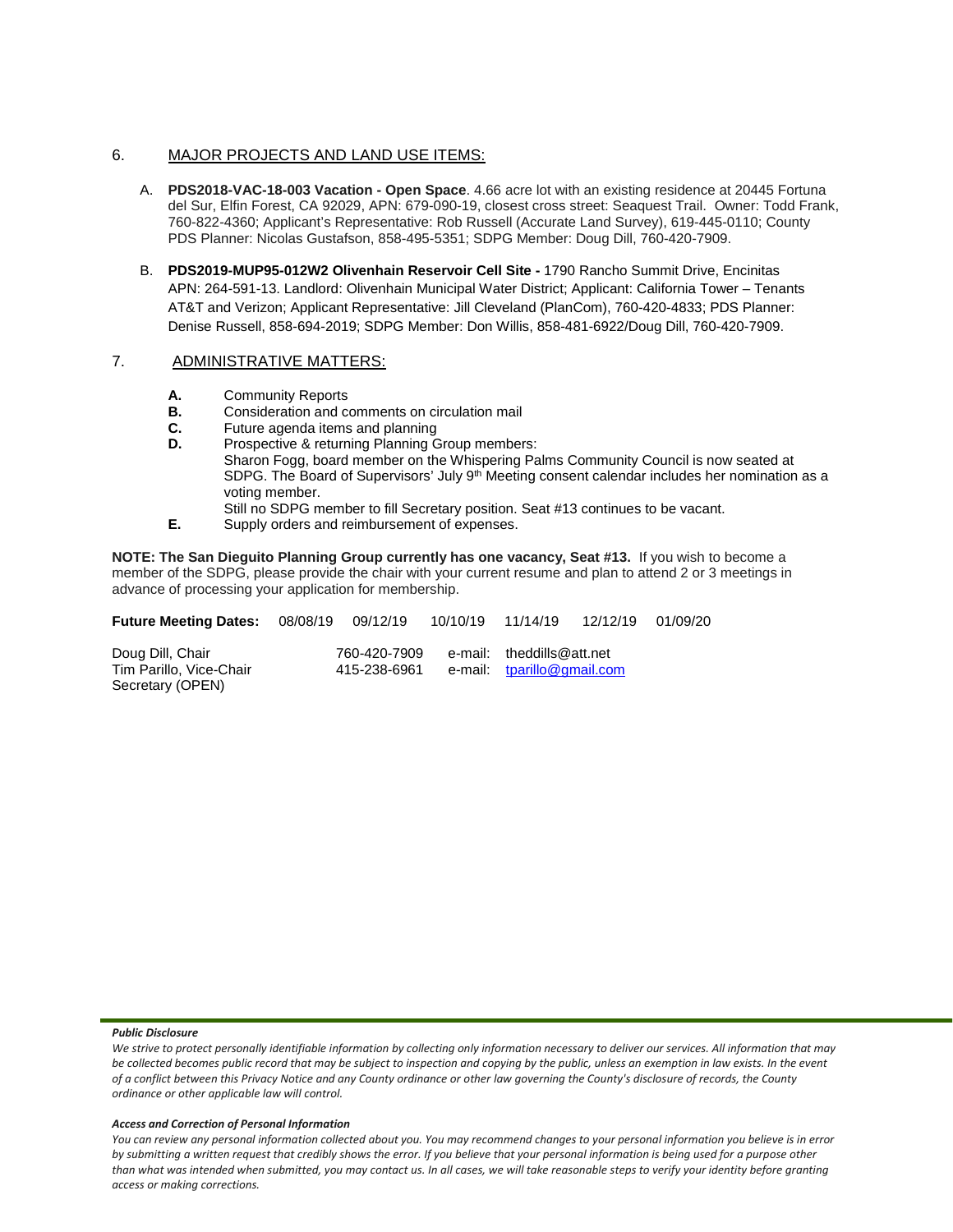### **Addendum – DRAFT County Small Cell Wireless Ordinance Comments**

July 1, 2019

San Dieguito Planning Group P.O. Box 2789 Rancho Santa Fe, CA, 92067

Tara Lieberman Land Use/Environmental Planner, Advance Planning 5510 Overland Avenue, Suite 310 San Diego California 92123

Re: Small Cell Wireless Facilities Ordinance

Dear Ms. Lieberman,

Below is the list of DRAFT San Dieguito Planning Group comments to the proposed zoning ordinance for Small Cell Wireless Facilities. At the next San Dieguito Planning Group meeting scheduled for 7:00pm, Thursday, July 11, 2019, we will formally vote to support this list of comments for submittal to the SD County PDS Advanced Planning.

Please note that since the new ordinance allows ministerial approval without comment by planning groups and/or homeowners' associations, and favors the right of way for installation, the community character of San Dieguito area may be adversely effected in places where the right of ways are used as trail easements for equestrian and hiking, as well as impacting the aesthetics of the San Dieguito area.

- 1. Make pre-application site visit a requirement. Rationale: This will give participating parties an opportunity to ask all the appropriate questions and recommend any changes because of varying conditions.
- 2. Support Structure Removal and Performance Bond: Prior to the issuance of a building permit, the Applicant and the owner of record of any proposed new Tower or support structure shall, at its sole cost and expense, file with the Administrator a bond or other form of security that is acceptable to the County as to the type of security and the form and manner of execution, in an amount of at least \$75,000 for a Tower or \$20,000 for a support structure that is not a Tower, and with such sureties as are deemed adequate by the County to assure the faithful performance of the terms and conditions of this Ordinance and conditions of any Special Use Permit issued pursuant to this Ordinance. The full amount of the bond or security shall remain in full force and effect throughout the term of the Special Use Permit/ use agreement and/or until any necessary site restoration is completed to restore the site to a condition comparable to that which existed prior to the issuance of the original Special Use Permit.
- 3. The applicant will be limited to submitting only five (5) cell sites per application, with only one application per 48 hr. period. Rationale: Applicant may overwhelm staff with applications, making it difficult to review within the application processing time limit.
- 4. The applicant will pick up building permits within 30 days of approval. Applicant will begin construction within 90 days of approval, else begin application process again or justify why extension needed. Rationale: Prevents "warehousing" of permits by applicant, i.e., leaving many approved applications at County for pick up until convenient for applicant; this is inconvenient for staff. If construction doesn't begin within the allotted timeframe, applicant must submit new application or justify why they deserve extension.
- 5. The applicant will provide a letter verifying that the site/ applicant/carrier will comply with all Federal, State, County, and municipality rules and regulations. All FCC, FAA, OSHA and other federal regulations that require training, equipment, specific program development, caused by the installation of any portion of a

#### *Public Disclosure*

#### *Access and Correction of Personal Information*

We strive to protect personally identifiable information by collecting only information necessary to deliver our services. All information that may *be collected becomes public record that may be subject to inspection and copying by the public, unless an exemption in law exists. In the event of a conflict between this Privacy Notice and any County ordinance or other law governing the County's disclosure of records, the County ordinance or other applicable law will control.*